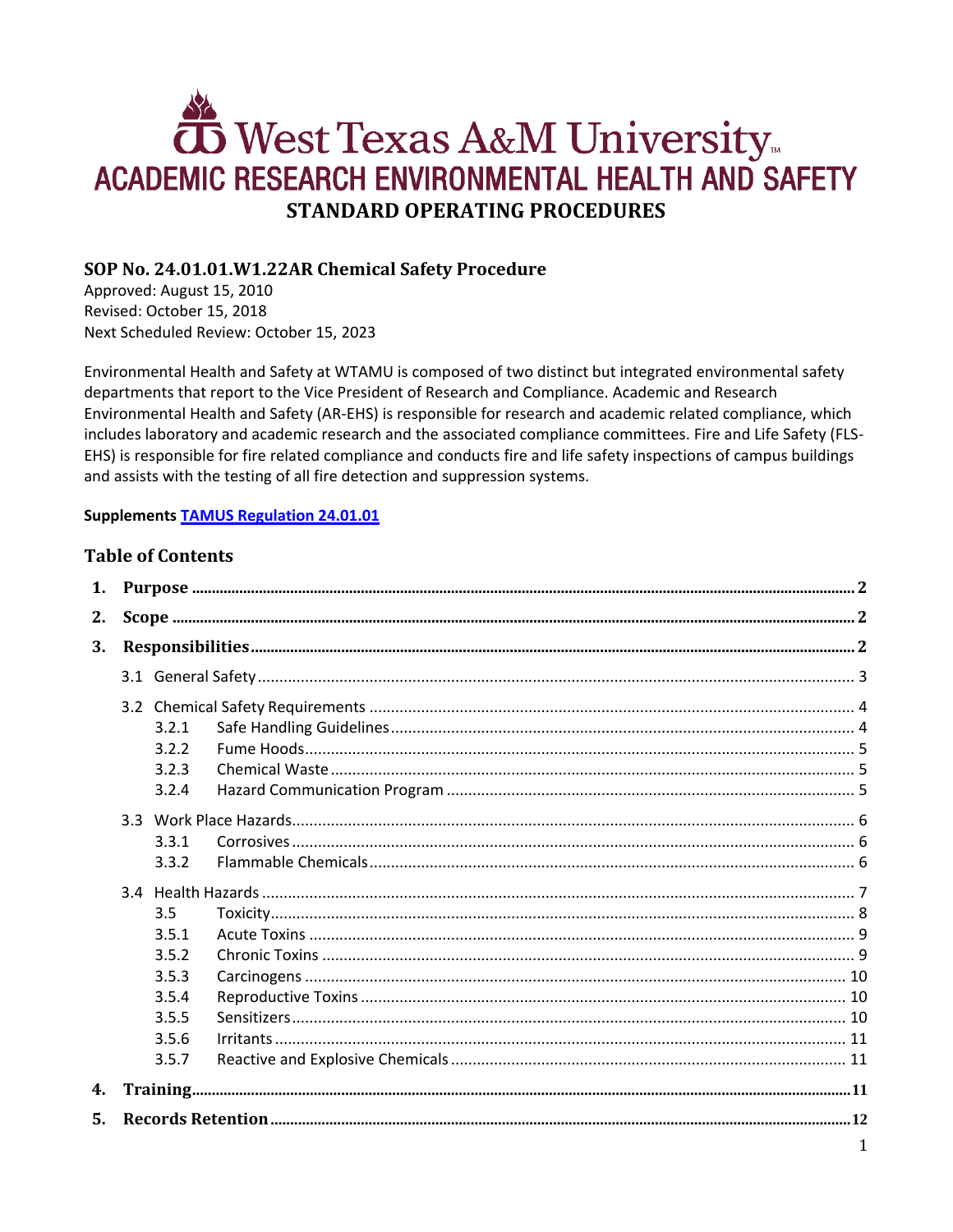# <span id="page-1-0"></span>**1. Purpose**

The following information is provided to assist WTAMU departments in developing procedures to meet chemical safety requirements to protect students, employees, and the environment. This program sets forth recommended minimum requirements that need to be followed to maximize the safety of all workers handling chemicals.

# <span id="page-1-1"></span>**2. Scope**

Affected departments of WTAMU are expected to establish laboratory specific Chemical Safety Procedures as needed for the specific activities and to assure that all faculty, staff and students have attended the above referenced "Laboratory Safety Training", which has addressed, in general, the following required training elements:

- $\triangleright$  General Safety Guidelines
- Hazard Communication Program
- $\triangleright$  Corrosives
- $\triangleright$  Flammables
- $\triangleright$  Solvents
- $\triangleright$  Toxic chemicals
- $\triangleright$  Reactives and Explosives
- $\triangleright$  Cleaning Agents
- $\triangleright$  Fume Hoods
- $\triangleright$  Spill Response
- > Chemical Storage
- $\triangleright$  Shipping/Receiving

# <span id="page-1-2"></span>**3. Responsibilities**

The WTAMU Environmental Health and Safety Office will:

- $\triangleright$  Assist in identifying safety procedures as necessary;
- $\triangleright$  Assist with training as appropriate;
- $\triangleright$  Monitor program compliance; and
- $\triangleright$  Assist in the selection of atmospheric monitoring equipment, personal protective equipment, and other necessary equipment.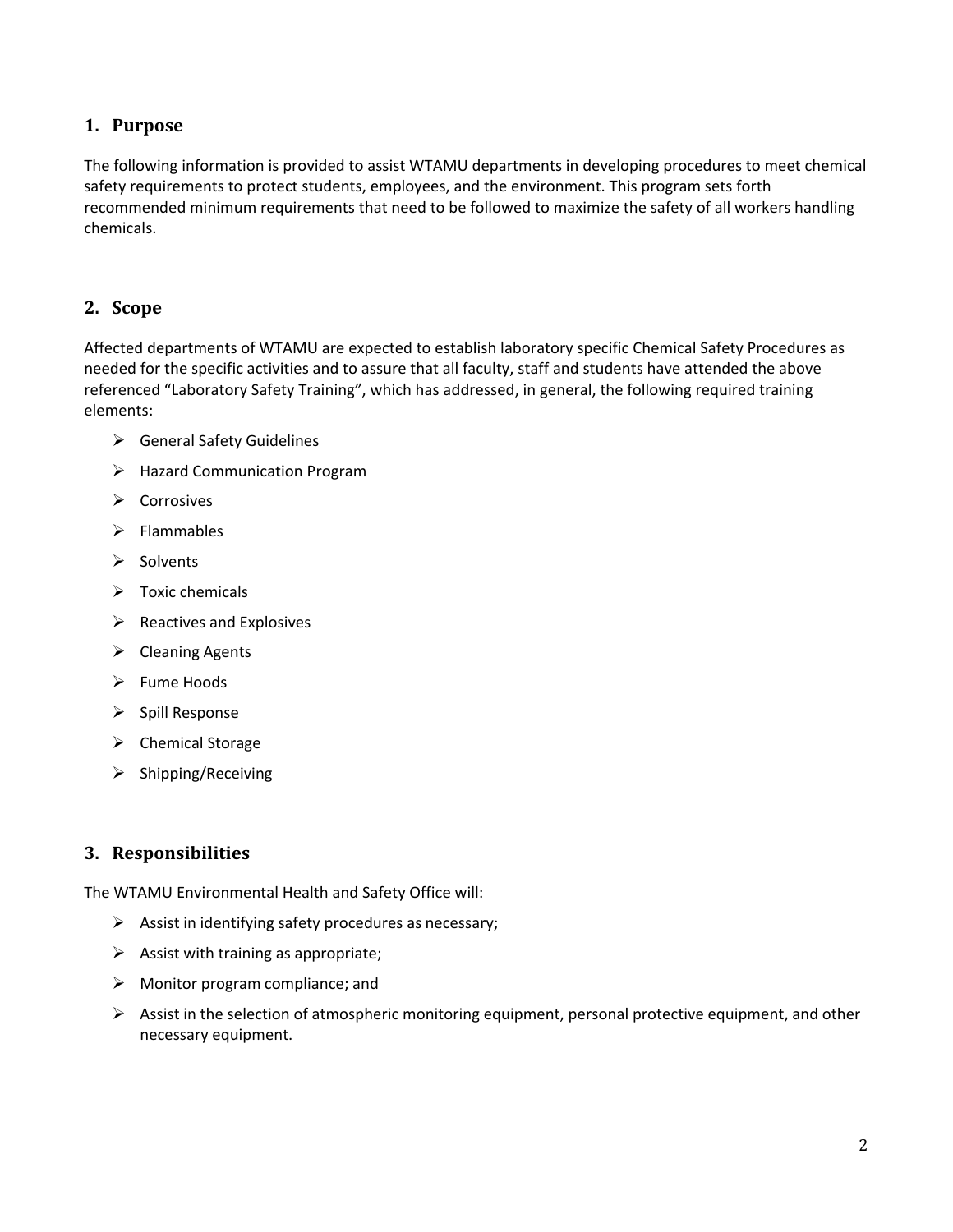The department/supervisor will:

- $\triangleright$  Identify person handling chemicals;
- $\triangleright$  Assure that all persons handling chemicals receive the appropriate training;
- $\triangleright$  Provide atmospheric monitoring equipment, personal protective equipment, and all other necessary equipment; and
- $\triangleright$  Provide proper training for persons authorizing chemicals.

The employee/student will follow guidelines described in this program and other required programs to assure safe chemical procedures.

# <span id="page-2-0"></span>3.1 General Safety

Almost everyone works with or around chemicals and chemical products every day. Many of these materials have properties that make them hazardous; they can create physical (fire, explosion) and/or health hazards (toxicity, chemical burns). However, there are many ways to work with chemicals which can both reduce the probability of an accident to a negligible level and reduce the consequences to minimum levels should an accident occur. Risk minimization depends on safe practices, appropriate engineering controls for chemical containment, the proper use of personal protective equipment, the use of the least quantity of material necessary, and substitution of a less hazardous chemical for the more hazardous one. Before beginning an operation, ask "What would happen if…?" The answer to this question requires an understanding of the hazards associated with the chemicals, equipment, and procedures involved. The hazardous properties of the material and intended use will dictate the precautions to be taken.

Another important distinction is the difference between "hazard" and "risk." The two terms are sometimes used as synonyms. In fact, hazard is a much more complex concept because it includes conditions of use. The hazard presented to be a chemical has two components: (1) its inherent capacity to do harm by virtue of its toxicity, flammability, explosiveness, corrosiveness, etc.; and (2) the ease with which the chemical can come into contact with a person or other object of concern. The two components together determine risk (the likelihood or probability that a chemical will cause harm). Thus, an extremely toxic chemical such as strychnine cannot cause poisoning if it is in a sealed container and does not contact the handler. In contrast, a chemical that is not highly toxic can be lethal if a large amount is ingested.

#### *Knowledge + Common Sense + Caution = Chemical Safety*

Not all chemicals are considered as hazardous. Examples of nonhazardous chemicals include buffers, sugars, starches, agar, and naturally occurring amino acids.

The following sections provide general guidelines for chemical safety.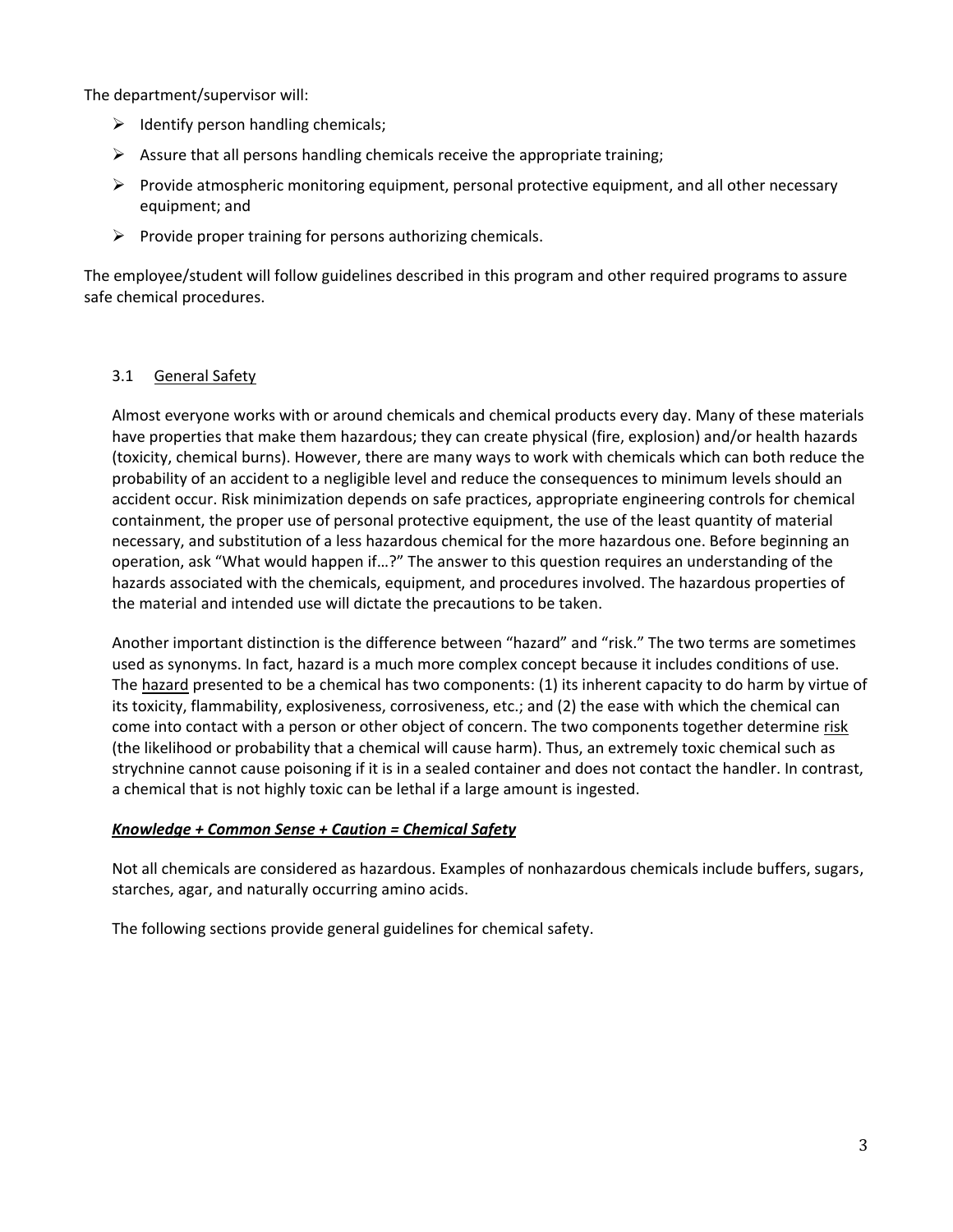## <span id="page-3-0"></span>3.2 Chemical Safety Requirements

Always follow these requirements when working with chemicals:

- $\triangleright$  Assume that any unfamiliar chemical is hazardous, including synthesis products.
- $\triangleright$  Know all the hazards of the chemicals with which you work. For example, perchloric acid is a corrosive, an oxidizer, and a reactive. Benzene is an irritant that is also flammable, toxic, and carcinogenic.
- $\triangleright$  Consider any mixture to be at least as hazardous as its most hazardous component.
- $\triangleright$  Never use any substance that is not properly labeled.
- $\triangleright$  Follow all chemical safety instructions precisely.
- $\triangleright$  Minimize your exposure to any chemical, regardless of its hazard rating.
- $\triangleright$  Use personal protective equipment, as appropriate.
- $\triangleright$  Use common sense at all times.

The five prudent practices of chemical safety are summed up with these safety guidelines:

- 1. Treat all chemicals as if they were hazardous.
- 2. Minimize your exposure to any chemical.
- 3. Avoid repeated exposure to any chemical.
- 4. Never underestimate the potential hazard of any chemical or combination of chemicals.
- 5. Assume that a mixture or reaction product is more hazardous than any component orreactant.

#### <span id="page-3-1"></span>**3.2.1 Safe Handling Guidelines**

*Employees should treat all chemicals and equipment with caution and respect.*

When working with chemicals, remember to do the following:

- $\triangleright$  Remove and use only the amount of chemicals needed for the immediate job at hand.
- $\triangleright$  Properly seal, label, and store chemicals in appropriate containers. Keep the containers clearly marked and in a well ventilated area.
- $\triangleright$  Check stored chemicals for deterioration and broken containers.
- $\triangleright$  Learn how to dispose of chemicals safely and legally. Follow WTAMU waste disposal requirements or contact AR-EHS.
- $\triangleright$  Clean up spills and leaks immediately.
- $\triangleright$  Know what to do in an emergency.
- $\triangleright$  Do not store chemicals near heat or sunlight or near substances which might initiate a dangerousreaction.
- $\triangleright$  Do not transport unprotected chemicals between the work area and other areas. Use a tray, rack, cart or rubber carrier.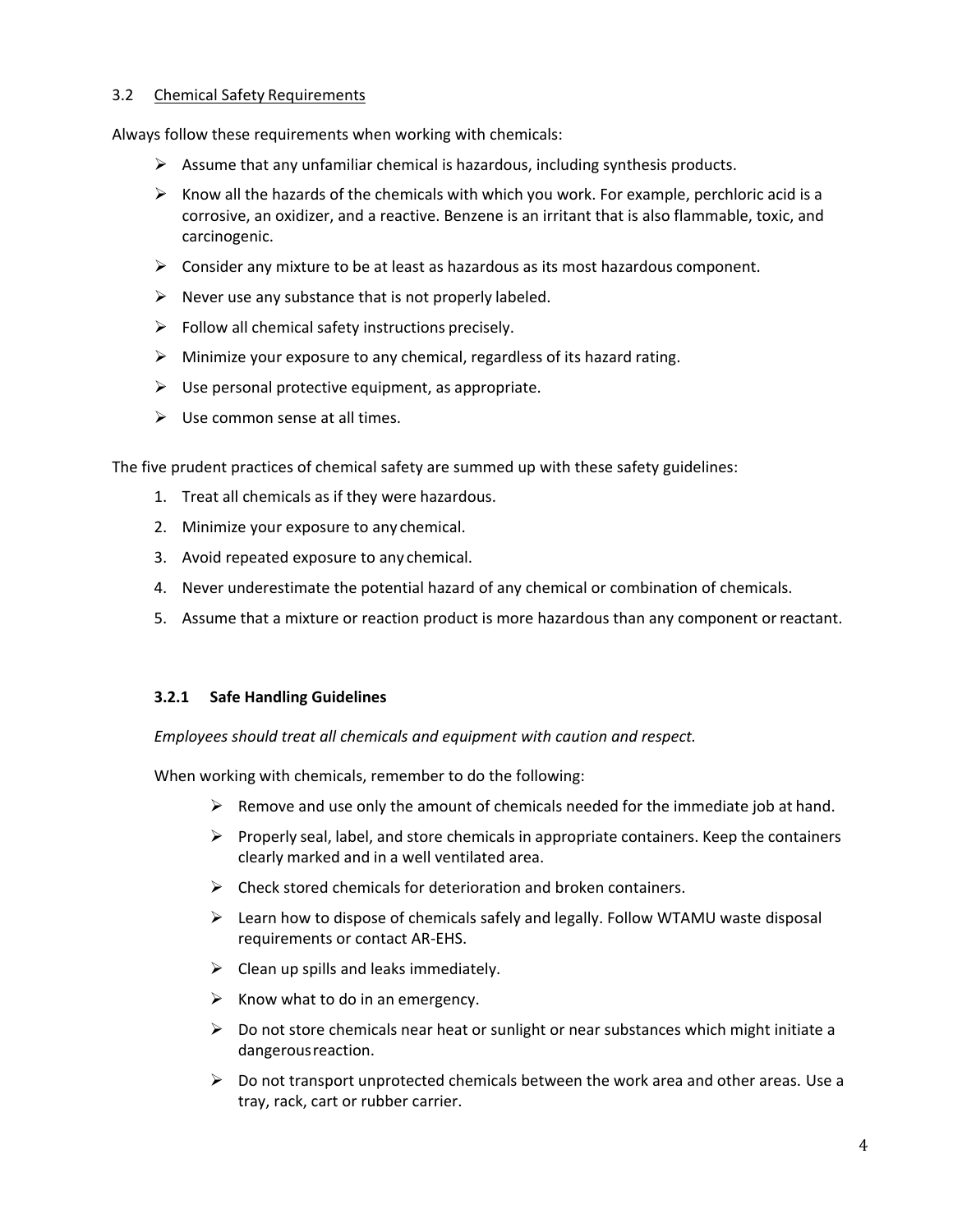- $\triangleright$  Always use a secondary container when transporting hazardous or highly odorous chemicals on anelevator.
- $\triangleright$  Do not pour hazardous chemicals down the sink.
- $\triangleright$  Do not put fellow workers or yourself in danger.

#### <span id="page-4-0"></span>**3.2.2 Fume Hoods**

Fume hoods provide primary confinement in a chemical laboratory. They exhaust toxic, flammable, noxious, or hazardous fumes and vapors by capturing, diluting, and removing these materials. Fume hoods also provide the best protection when the fume hood sash is in the closed position. All chemical fume hoods must be ducted to the outside of the building. Safety instruction on vent hood usage must be given to all employees/students working in the laboratory.

## <span id="page-4-1"></span>**3.2.3 Chemical Waste**

Hazardous waste disposal is addressed in 24.01.01.W1.04AR WTAMU Hazardous Materials and Hazardous Waste Identification Procedure.

#### <span id="page-4-2"></span>**3.2.4 Hazard Communication Program**

WTAMU has a written program, 24.01.01.W1.02AR that deals with hazard communication. AR-EHS "Hazard Communication" safety training for faculty, staff, and visitors, and "Student Laboratory Safety Training" are available on TrainTraq or WTClass. The purpose of this written program and the above referenced training is to advise and provide guidance on the employer/employee requirements of the Hazard Communication Standard (29 CFR 1910.1200), the Texas Hazard Communication Act, and Texas A&M System Policy 24.01.01.

The requirements of the program are to:

- $\triangleright$  Provide information on workplace chemical hazards;
- $\triangleright$  Provide employees and students with ready access to and training in the use of Safety Data Sheets(SDS) formally known as Material Safety Data Sheets (MSDS);
- $\triangleright$  Describe the campus recommended standard for container labels and markings; and
- Provide training and meet the requirements of Texas A&M System Policy 24.01.01.

#### This program is available from the AR-EHS Office.

Refer to the WTAMU Hazard Communication Program for detailed information on these topics.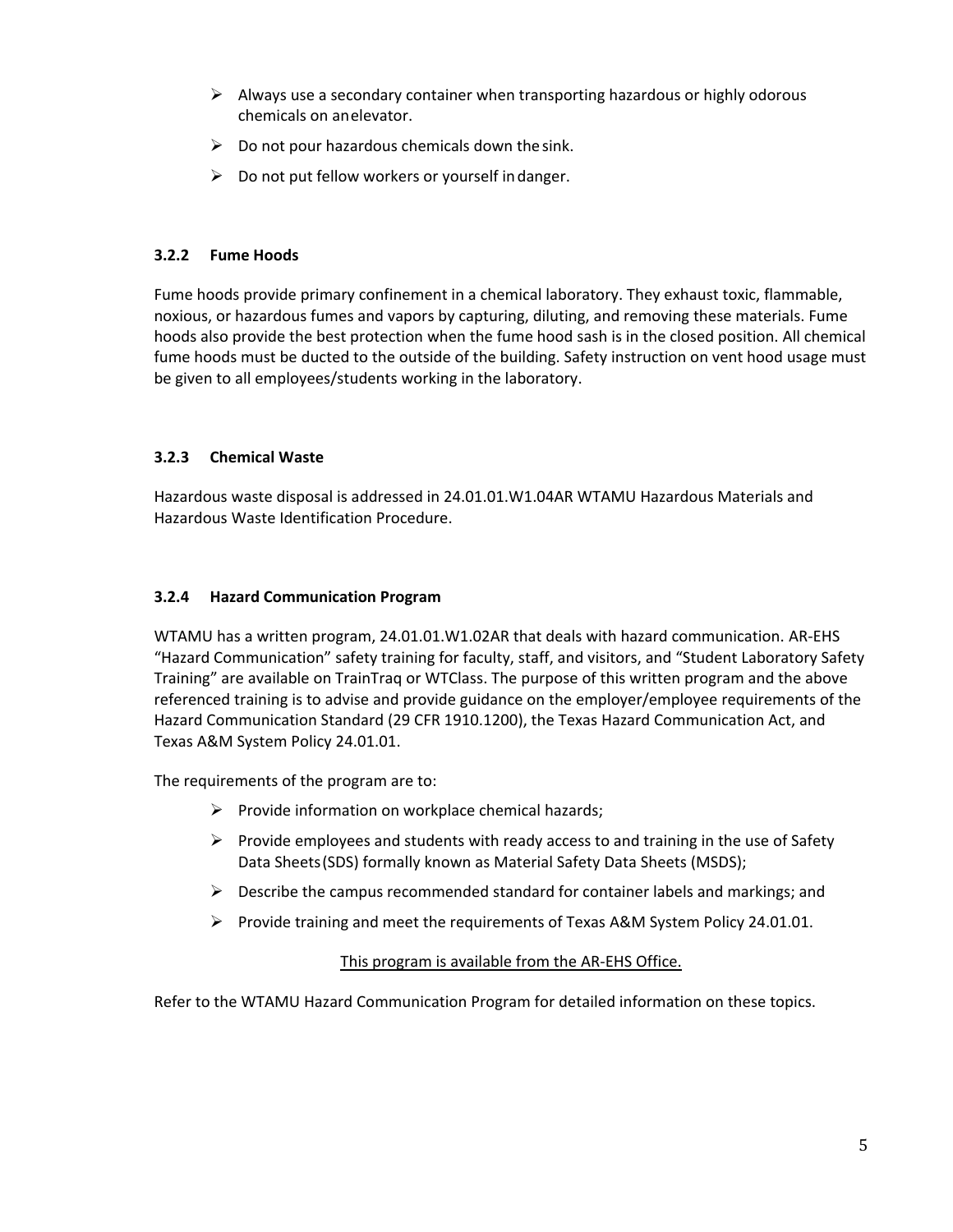## <span id="page-5-1"></span><span id="page-5-0"></span>3.3 Work Place Hazards

#### **3.3.1 Corrosives**

Concentrated acids can cause painful burns that are often superficial. Inorganic hydroxides, however, can cause serious damage to skin tissues because a protective protein layer does not form. Even a dilute solution such as sodium or potassium hydroxide can saponify fat and attack skin. At first, skin contact with phenol may not be painful, but the exposed area may turn white due to the severe burn. Systemic poisoning may also result from dermal exposure. To ensure safe handling of corrosives, the following special handling procedures should be used:

- $\triangleright$  Protect Eyes and Skin
- $\triangleright$  Work in Hood
- $\triangleright$  Large Quantities
- $\triangleright$  Wear protective clothing
- $\triangleright$  A-W Dilution (Acid to water)
- $\triangleright$  Remove contaminated clothing
- $\triangleright$  Rinse in safety shower or eyewash for at least 15 minutes
- $\triangleright$  Seek Medical Attention

#### *Always add an acid (A) to water (W) not vice-versa … remember "A to W dilution."*

#### *3.3.1.1. Perchloric Acid*

Perchloric acid is a corrosive oxidizer that can be dangerously reactive. At elevated temperatures it is a strong oxidizing agent and a strong dehydrating reagent. Perchloric acid reacts violently with organic materials. When combined with combustible material, heated perchloric acid may cause a fire or explosion. Cold perchloric acid at less than 70% concentration is not a very strong oxidizer, but its oxidizing strength increases significantly at concentrations higher than 70%. Anhydrous perchloric acid (>85%) is very unstable and can decompose spontaneously and violently. If possible, purchase 60% perchloric acid instead of a more concentrated grade. Always wear gloves and goggles while using perchloric acid. Be thoroughly familiar with the special hazards associated with perchloric acid before using it. Heated digestions with perchloric acid require a special fume hood with a wash-down system.

#### <span id="page-5-2"></span>**3.3.2 Flammable Chemicals**

A flammable chemical is any solid, liquid, vapor, or gas that ignites easily and burns rapidly in air. Consult the appropriate SDS before beginning work with flammables.

Flammable chemicals are classified according to flashpoint, boiling point, and ignition temperature. Flashpoint (FP) is the lowest temperature at which a flammable liquid gives off sufficient vapor to ignite. Boiling point (BP) is the temperature at which the vapor pressure of a liquid vaporizes. Flammable liquids with low BPs generally present special fire hazards. The FPs and BPs of certain chemicals are closely linked to their ignition temperature-the lowest temperature at which a chemical will ignite and burn independently of its heat source.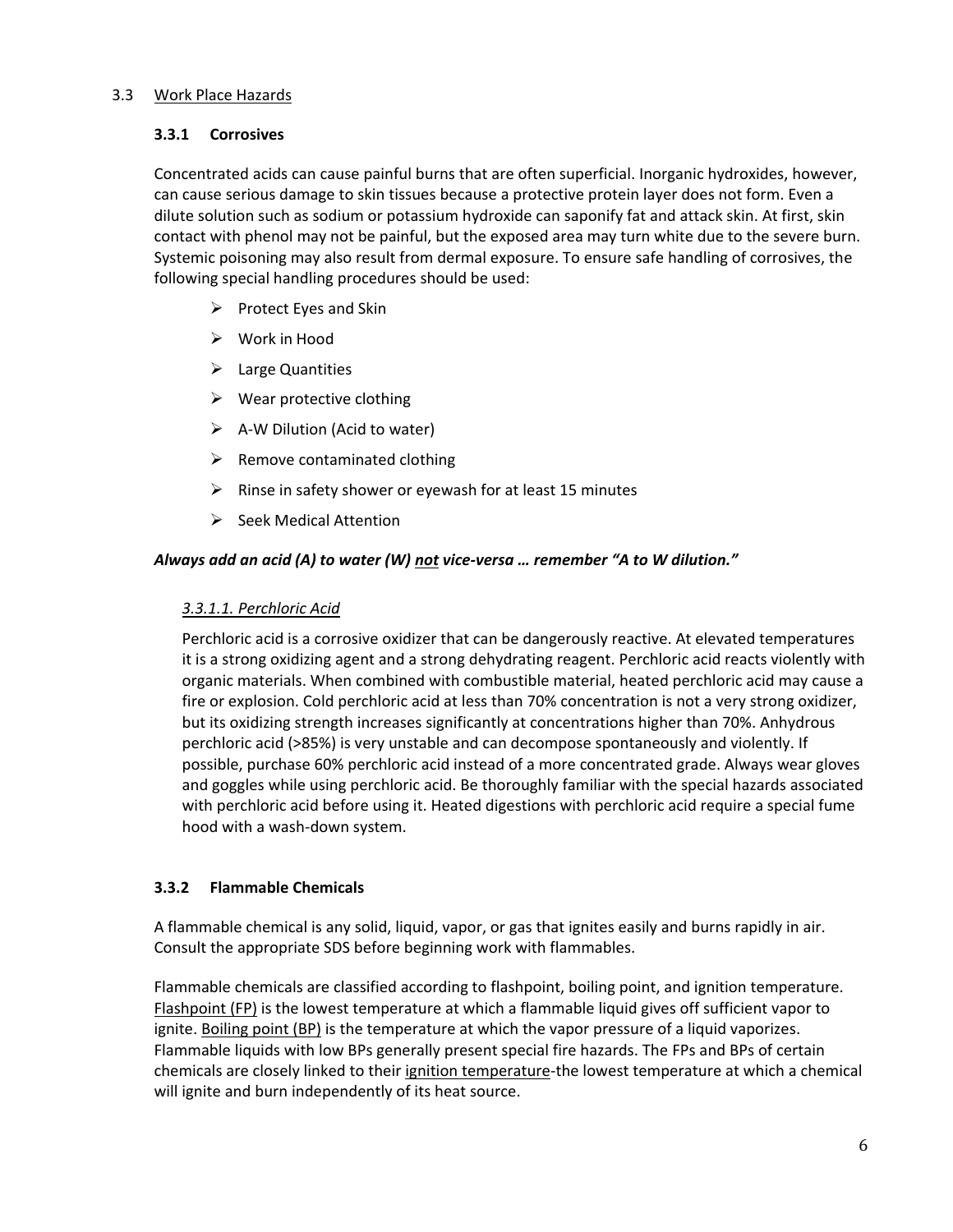When working with flammables, always take care to minimize vapors which act as fuel.

Follow these guidelines when working with flammable chemicals.

- $\triangleright$  Handle flammable chemicals in areas free from ignition sources.
- $\triangleright$  Never heat flammable chemicals with an open flame. Use a water bath, oil bath, heating mantle, hot air bath, etc.
- $\triangleright$  Use ground straps when transferring flammable chemicals between metal containers to avoid generating static sparks.
- $\triangleright$  Use a fume hood when there is a possibility of dangerous vapors. Ventilation will help reduce dangerous vapor concentrations.
- $\triangleright$  Restrict the amount of stored flammables and minimize the amount of flammables present in a workarea.
- $\triangleright$  Remove from storage only the amount of chemical needed for a particular experiment or task.

Organic solvents are often the most hazardous chemicals in the work place. For example, solvents such as ether, alcohols, and toluene are highly volatile or flammable. Chlorinated solvents such as chloroform are nonflammable but, when exposed to heat or flame, may produce carbon monoxide, chlorine, phosgene, or other highly toxic gases.

Always use volatile and flammable solvents in an area with good ventilation or in a fume hood. Never use ether or other highly flammable solvents in a room with open flames or other ignition sources present.

#### <span id="page-6-0"></span>3.4 Health Hazards

Health hazards associated with solvents include exposure by the following routes:

- *Inhalation.* Inhalation of a solvent may cause bronchial irritation, dizziness, central nervous system depression, nausea, headache, coma, or death. Prolonged exposure to excessive concentrations of solvent vapors may cause liver or kidney damage. The consumption of alcoholic beverages can enhance these effects.
- *Skin Contact.* Skin contact with solvents may lead to defatting, drying, and skin irritation.
- *Ingestion.* Ingestion of a solvent may cause severe toxicological effects. Seek medical attention immediately.

The odor threshold for the following chemicals exceeds acceptable exposure limits; therefore, if you can smell it, you may be overexposed---increase ventilation immediately.

- $\triangleright$  Chloroform
- $\triangleright$  Benzene
- $\triangleright$  Carbon tetrachloride
- $\triangleright$  Methylene chloride

**NOTE:** *Do not depend on your sense of smell alone to know when hazardous vapors are present. The odor of*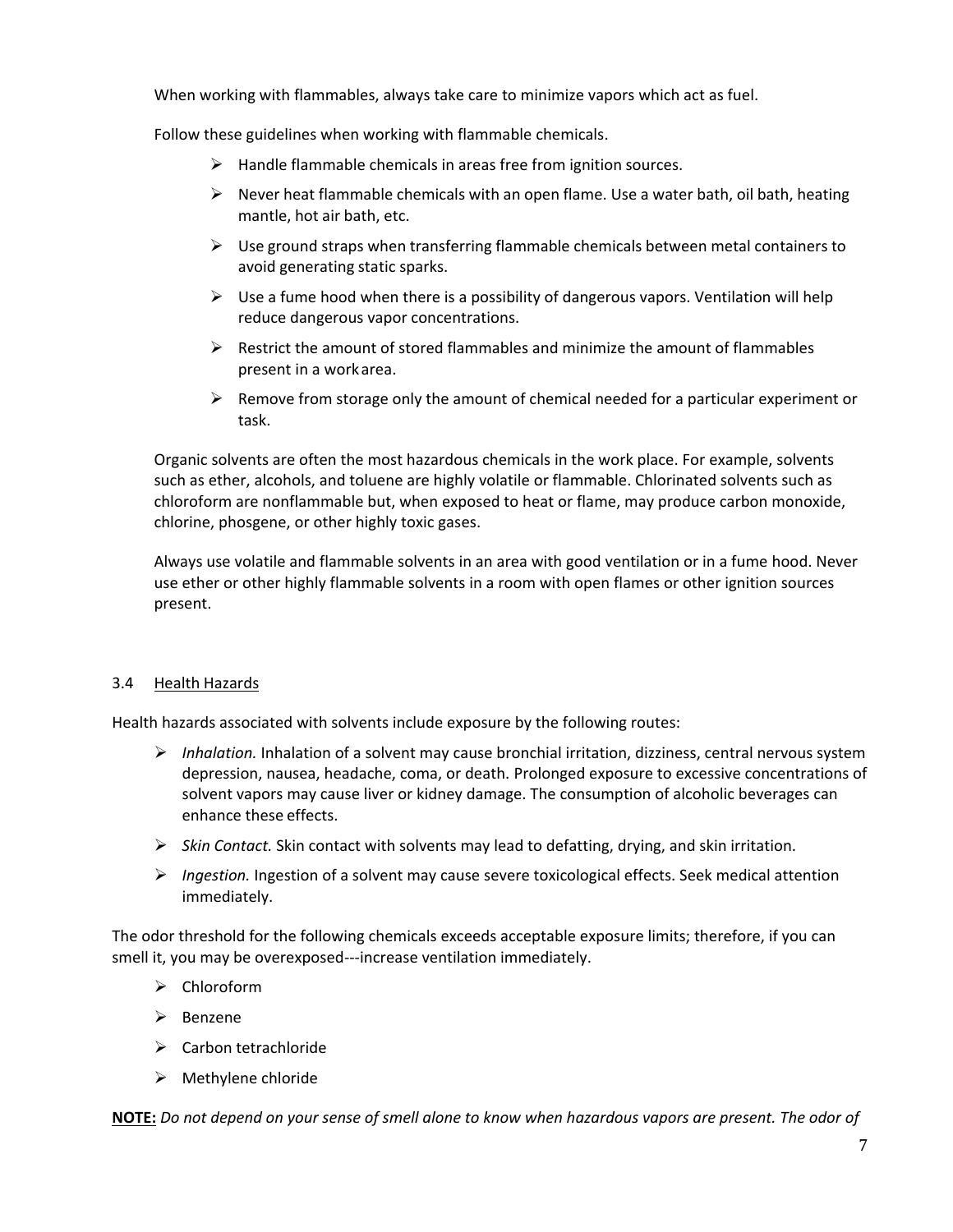*some chemicals is so strong that they can be detected at levels far below hazardous concentrations (e.g., xylene). In addition, some solvents (e.g., benzene) are known or suspected carcinogens.*

To decrease the effect of solvent exposure, substitute hazardous solvents with less toxic/hazardous solvents whenever possible. For example, use hexane instead of diethyl ether, benzene, or a chlorinated solvent.

## **NOTE:** *The best all-around solvent is water; use whenever possible.*

Dimethyl sulfoxide is unique because it is a good solvent with many water-soluble and lipid-soluble solutes. Due to these properties, dimethyl sulfoxide is rapidly absorbed and distributed throughout the body. It can also facilitate absorption of other chemicals such as grease, oils, cosmetics, and other chemicals that may contact the skin.

# <span id="page-7-0"></span>3.5 Toxicity

The toxicity of a chemical refers to its ability to damage an organ system (e.g. kidneys, liver), disrupt a biochemical process (e.g., the blood-forming process), or disturb an enzyme system at some site remote from the site of contact. Toxicity is a property of each chemical that is determined by molecular structure. Any substance can be harmful to living things; but, just as there are degrees of being harmful, there are also degrees of being safe. The biological effects (beneficial, indifferent, or toxicity) of all chemicals are dependent on a number of factors.

For every chemical, there are conditions in which it can cause harm and, conversely, for every chemical, there are conditions in which it does not. A complex relationship exists between a biologically active chemical and the effect it produces that involves consideration of dose (the amount of a substance to which one is exposed), time (how often, and for how long during a specific time the exposure occurs), the route of exposure (inhalation, ingestion, absorption through skin or eyes), and many other factors such as gender, reproductive status, age, general health and nutrition, lifestyle factors, previous sensitization, genetic disposition, and exposure to other chemicals.

The most important factor is the dose-time relationship. The dose-time relationship forms the basis for distinguishing between two types of toxicity: acute and chronic.

- $\triangleright$  The acute toxicity of a chemical refers to its ability to inflict systemic damage as a result (in most cases) of a one-time exposure to relative large amounts of the chemical. In most cases, the exposure is sudden and results in an emergency situation.
- $\triangleright$  Chronic toxicity refers to a chemical's ability to inflict systemic damage as a result of repeated exposures, over a prolonged time period, to relatively low levels of the chemical. Some chemicals are extremely toxic and are known primarily as acute toxins (hydrogen cyanide); some are known primarily as chronic toxins (lead). Other chemicals, such as some of the chlorinated solvents, can cause either acute or chronic effects.

The toxic effects of chemicals can range from mild and reversible (e.g., a headache from a single episode of inhaling the vapors of petroleum naphtha that disappears when the victim gets fresh air) to serious and irreversible (liver or kidney damage from excessive exposures to chlorinated solvents). The toxic effects from chemical exposure depend on the severity of the exposures. Greater exposure and repeated exposure generally lead to more severe effects.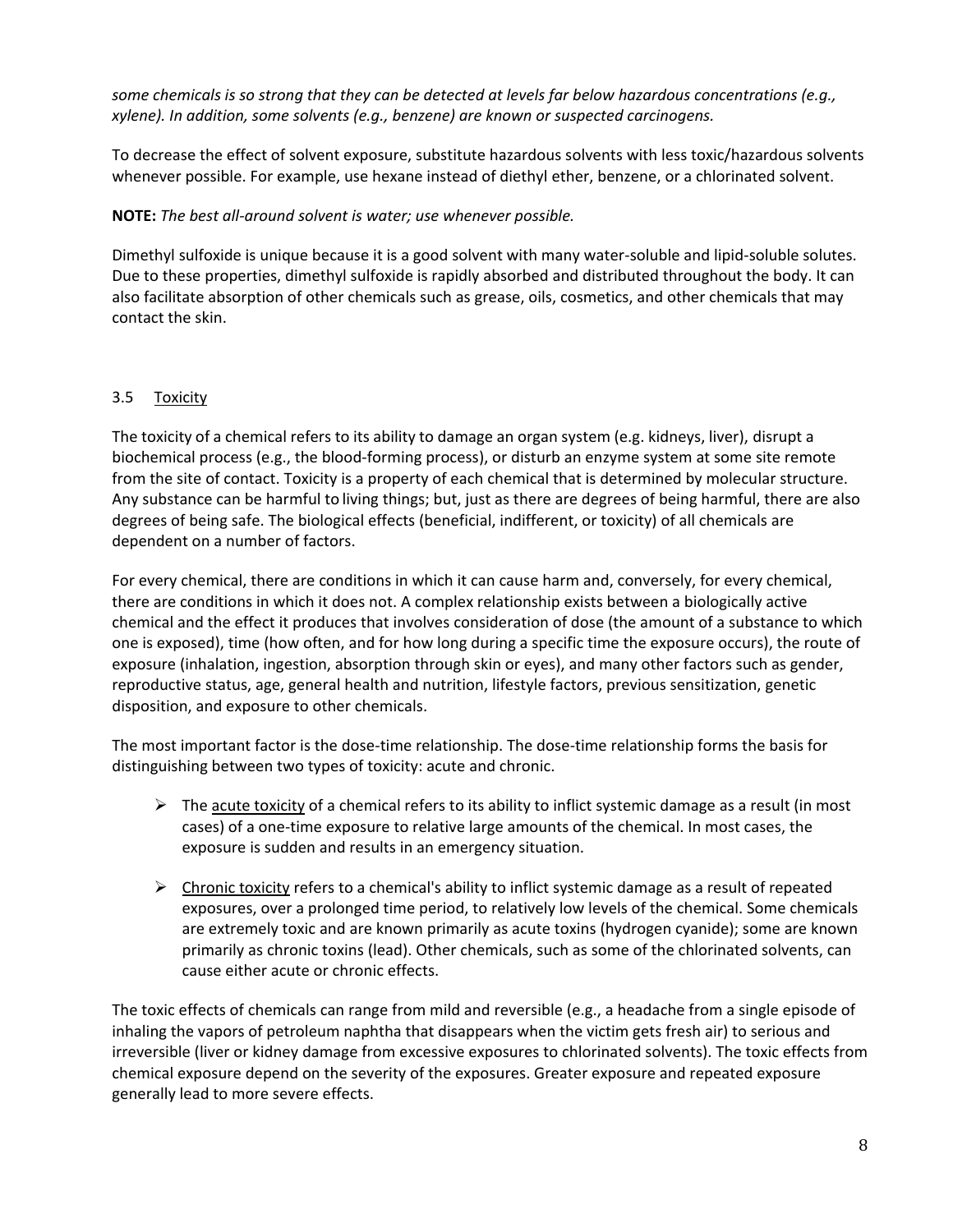Exposure to toxic chemicals can occur by:

- $\triangleright$  Inhalation
- $\triangleright$  Dermal absorption
- $\triangleright$  Ingestion
- $\triangleright$  Injection

**NOTE:** *Inhalation and dermal absorption are the most common methods of chemical exposure in the workplace*.

The following sections provide examples and safe handling guidelines for the following types of toxic chemicals:

- $\triangleright$  Toxicants: Acute and Chronic
- $\triangleright$  Carcinogens
- $\triangleright$  Reproductive Toxins
- $\triangleright$  Sensitizers
- $\triangleright$  Irritants
- $\triangleright$  Reactive and Explosive Chemicals

**IMPORTANT:** *Minimize your exposure to any toxic chemical.*

# <span id="page-8-0"></span>**3.5.1 Acute Toxins**

Acute toxins can cause severe injury or death as a result of short-term, high-level exposure. Examples of acute toxins include the following:

- $\triangleright$  Hydrogen cyanide
- $\triangleright$  Hydrogen sulfide
- $\triangleright$  Nitrogen dioxide
- $\triangleright$  Ricin
- $\triangleright$  Organophosphate pesticides
- $\triangleright$  Arsenic

Do not work alone when handling acute toxins. Use a fume hood to ensure proper ventilation.

#### <span id="page-8-1"></span>**3.5.2 Chronic Toxins**

Chronic toxins cause severe injury after repeated exposure. Examples of chronic toxins include the following:

- $\triangleright$  Mercury
- $\triangleright$  Lead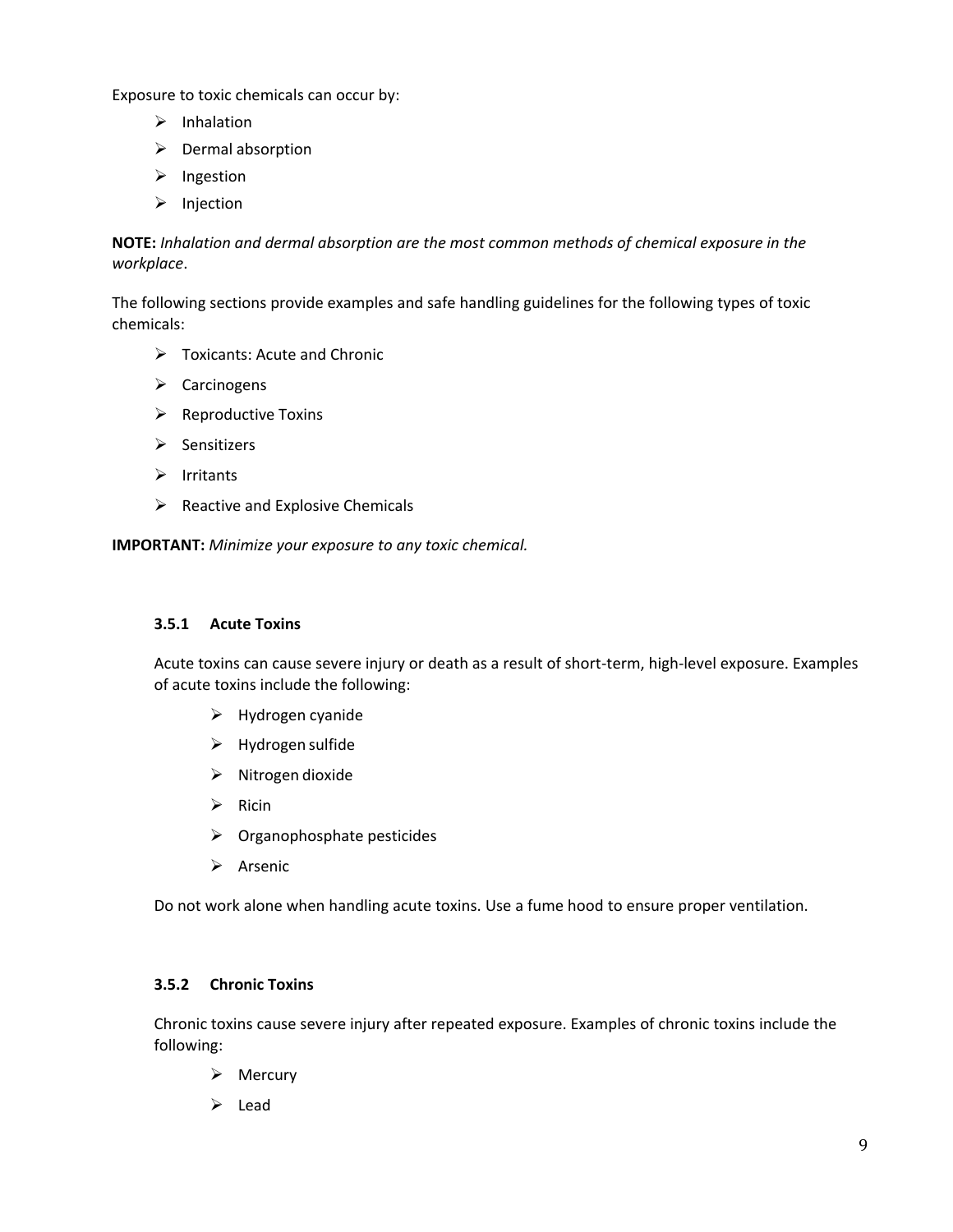$\triangleright$  Formaldehyde

# <span id="page-9-0"></span>**3.5.3 Carcinogens**

Carcinogens are materials that can cause cancer in humans or animals. Several agencies including OSHA, NIOSH, and IARC are responsible for identifying carcinogens. There are very few chemicals known to cause cancer in humans, but there are many suspected carcinogens and many substances with properties similar to known carcinogens. Examples of known carcinogens include the following:

- $\triangleright$  Asbestos
- $\triangleright$  Benzene
- $\triangleright$  Tobacco smoke
- $\triangleright$  Chromium, hexavalent
- $\triangleright$  Aflatoxins

Zero exposure should be the goal when working with known or suspected carcinogens. Workers who are routinely exposed to carcinogens should undergo periodic medical examinations.

## <span id="page-9-1"></span>**3.5.4 Reproductive Toxins**

Reproductive toxins are chemicals that can produce adverse effects in parents and developing embryos. Chemicals including heavy metals, some aromatic solvents (benzene, toluene, xylenes, etc.), and some therapeutic drugs are capable of causing these effects. In addition, the adverse reproductive potential of ionizing radiation and certain lifestyle factors, including excessive alcohol consumption, cigarette smoking, and the use of illicit drugs, are recognized.

While some factors are known to affect human reproduction, knowledge in this field (especially related to the male) is not as broadly developed as other areas of toxicology. In addition, the developing embryo is most vulnerable during the time before the mother knows she is pregnant. Therefore, it is prudent for all persons with reproductive potential to minimize chemical exposure.

#### <span id="page-9-2"></span>**3.5.5 Sensitizers**

Sensitizers may cause little or no reaction upon first exposure. Repeated exposures may result in severe allergic reactions. Examples of sensitizers include the following:

- $\triangleright$  Isocyanates
- $\triangleright$  Nickel salts
- $\triangleright$  Beryllium compounds
- $\triangleright$  Formaldehyde
- $\triangleright$  Diazomethane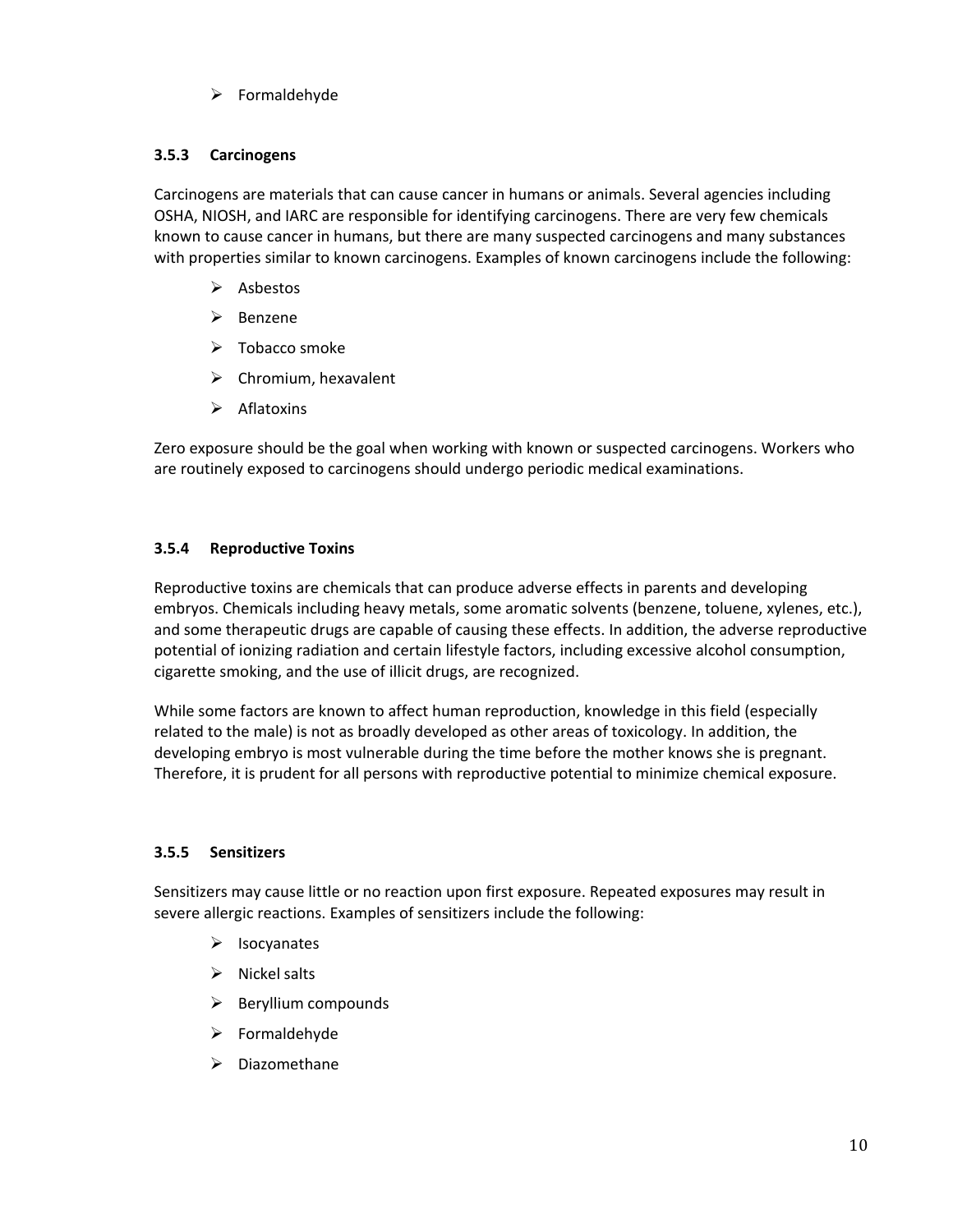## <span id="page-10-0"></span>**3.5.6 Irritants**

Irritants cause reversible inflammation or irritation to the eyes, respiratory tract, skin, and mucous membranes. Irritants cause inflammation through long-term exposure or high concentration exposure. For the purpose of this section, irritants do not include corrosives. Examples of irritants include the following:

- $\triangleright$  Ammonia
- $\triangleright$  Formaldehyde
- $\triangleright$  Halogens
- $\triangleright$  Sulfur dioxide
- $\triangleright$  Poison ivy
- $\triangleright$  Phosgene

#### <span id="page-10-1"></span>**3.5.7 Reactive and Explosive Chemicals**

Reactive chemicals are sensitive to either friction or shock or they react in the presence of air, water, light, or heat. Explosive chemicals decompose or burn very rapidly when subjected to shock or ignition. Reactive and explosive chemicals produce large amounts of heat and gas; they are extremely dangerous.

Many of the chemicals contained in cleaning agents are corrosive. Follow these guidelines when working with any cleaning agent:

- $\triangleright$  Always read and understand the label instructions or the SDS before using any cleaning agent;
- $\triangleright$  Mix solutions to the recommended strength;
- $\triangleright$  When diluting acid with water, always add the acid to the water, not the water to the acid. Concentrated acids may splatter when mixed improperly;
- $\triangleright$  Wear appropriate eye protection and gloves for the job (e.g., neoprene, nitrile, or rubber); and
- $\triangleright$  Do not leave aerosol cans in direct sunlight or areas where the temperature may exceed 120°F. Heated aerosol cans may explode.

# <span id="page-10-2"></span>**4. Training**

Faculty and staff that have the potential to come into contact with hazardous substances and/or hazards as described above are required to take the WTAMU Hazard Communication training on TrainTraq upon hire and are required to refresh the training every three years. West Texas A&M University Environmental Health and Safety will follow the Texas A&M University System Policy [33.05.02 Required Employee](http://policies.tamus.edu/33-05-02.pdf) [Training.](http://policies.tamus.edu/33-05-02.pdf) Staff and faculty whose required training is delinquent more than 90 days will have their internet access terminated until all trainings are completed. Only Blackboard and Single Sign-on will be accessible. Internet access will be restored once training has been completed. Student workers whose required training is delinquent more than 90 days will need to have their employment terminated by their manager.

In addition, EHS has developed a Chemical Hygiene Plan. The Chemical Hygiene Plan is placed in the front of the SDS binder as a supplement to the SDS information.